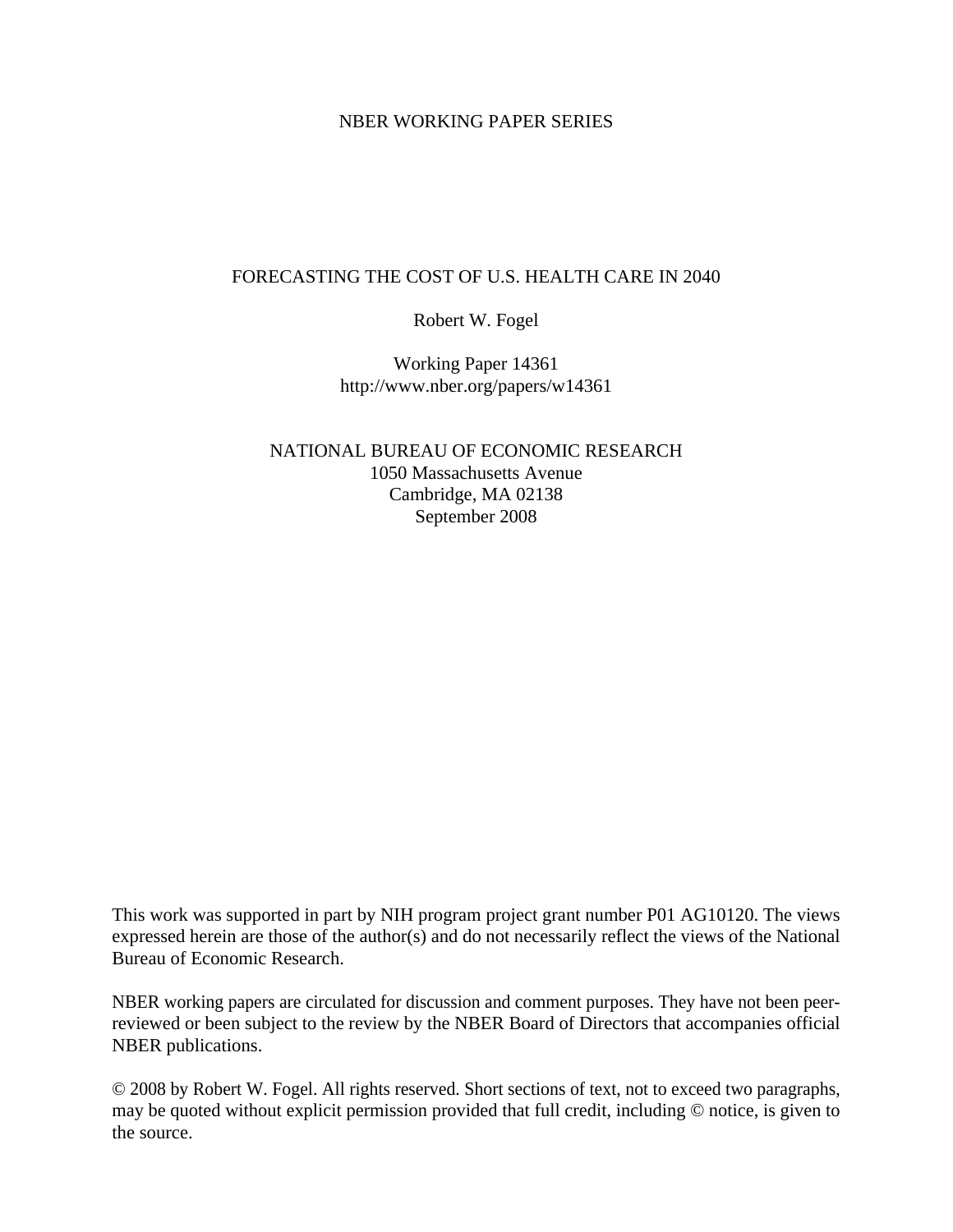Forecasting the Cost of U.S. Health Care in 2040 Robert W. Fogel NBER Working Paper No. 14361 September 2008 JEL No. I11

# **ABSTRACT**

One of the most important debates among health economists in rich nations is whether advances in biotechnology will spare their health care systems from a financial crisis. We must consider that prevalence rates of chronic diseases declined during the twentieth century and that this rate of decline has accelerated. However, health care costs may continue to increase even as the age of onset of chronic diseases is delayed, because the proportion of a cohort living to late ages will increase. The accelerating decline in the prevalence of chronic diseases during the course of the twentieth century supports the proposition that increases in life expectancy during the twenty-first century will be fairly large, but the effect on health care in the U.S. will be modest. The income elasticity for health services is calculated at 1.6, meaning that income expenditures on health care in the U.S. are likely to rise from a current level of about 15 percent to about 29 percent of GDP in 2040.

Robert W. Fogel Director, Center for Population Economics University of Chicago, Graduate School of Business 5807 S. Woodlawn Avenue, Suite 367 Chicago, IL 60637 and NBER rwf@cpe.uchicago.edu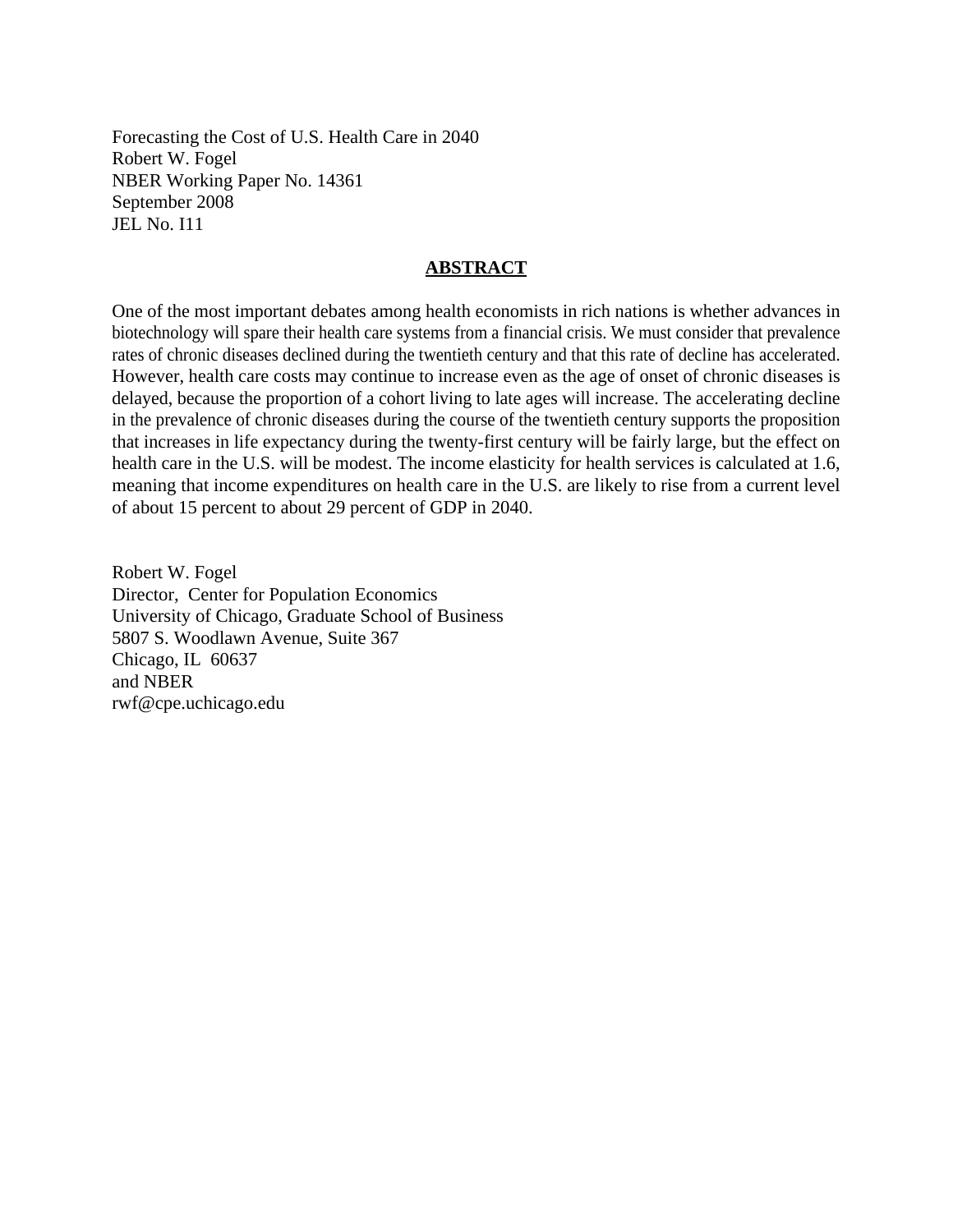#### **Forecasting the Cost of U.S. Health Care in 2040**

In attempting to forecast the cost of health care a generation into the future, several different issues must be considered. The first of these is the likely downward trend in age‐specific prevalence rates of chronic diseases and disabilities. Secondly, there is the rate of change in the cost of treating these conditions: will advances in biotechnology reduce or increase the cost of treatment? A third issue is the likely increase in the number and proportion of the population that is elderly. A fourth issue is the rate of growth of per capita income and the impact of economic growth on the demand for the quantity and quality of health care.

Each of these issues is so large and complex that it would take a book to address them properly. My aim in this paper is merely to outline the issues and to sketch some tentative answers.

#### *Trends in Prevalence Rates and the Cost of Health Care*

One of the most important debates among health economists and biomedical specialists in the United States and other rich (OECD) nations is whether rapid advances in biotechnology will spare their health systems from a financial crisis. This debate turns on four propositions.

*First*, there is now convincing evidence that prevalence rates of chronic diseases declined during the twentieth century. *Second*, the rate of decline in these prevalence rates has accelerated. In the American case, prevalence rates declined at a rate of about 1 percent per annum between 1910 and 1980. Between the early 1980s and 1989, they declined at about 1.2 percent per annum. During the 1990s, the rate of decline further accelerated, reaching a level of about 2.0 percent per annum. Some investigators believe that a rate of decline in annual prevalence rates of 1.5 percent will be enough to offset the rising cost of health care, thus stabilizing the share of health care costs in GDP at its current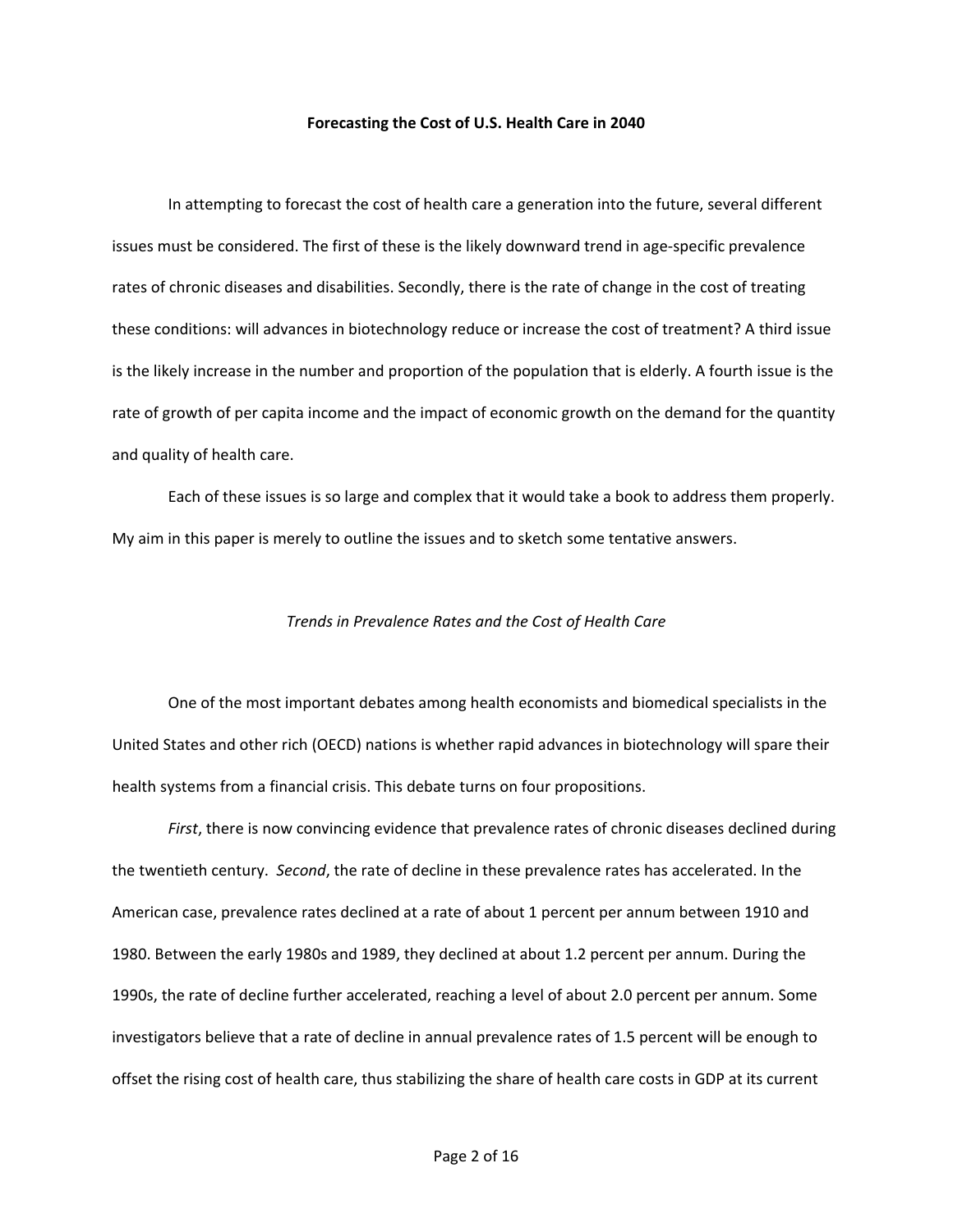level of about 15 percent.

*Third*, there is an unresolved issue regarding how much of the decline in the prevalence rates of OECD nations has been due to improvements in the environment and how much has been due to biomedical interventions. Partitioning the decline in prevalence rates into environmental effects and medical intervention effects is quite complex because of the long reach of nutritional and other biomedical insults at earlier ages on the odds of developing chronic diseases at middle and late ages. Although such life‐cycle effects have long been suspected in particular diseases, only recently has a substantial body of evidence bearing on the interconnections been amassed. Longitudinal studies connecting chronic diseases at maturity, middle ages, and late ages to conditions in utero, infancy, and early childhood were reported with increasing frequency beginning in the 1980s and extending through the end of the twentieth century. The exact mechanisms by which malnutrition and trauma at early ages affect waiting time to the onset of chronic diseases are still unclear, but it seems reasonable to infer that environmental insults during the period when cell growth is rapid could lead to long-lasting impairments of vital organs.

It is important to emphasize that medical interventions have not only contributed to the decline in prevalence rates of chronic conditions but also to the reduction in their severity. Advances in both surgical and drug therapies have significantly reduced the rate at which chronic conditions turn into disabilities that severely impair functioning. Such interventions have been especially effective in genitourinary, circulatory, digestive, and musculoskeletal conditions. However, many of the surgical procedures are quite expensive, and the cost of the new and more effective drugs is increasing sharply, mainly because of the large investments in developing these drugs.

*Fourth*, there is a debate over whether the mounting evidence of the long-term decline in the prevalence rate of chronic diseases means that the supply of treatable chronic diseases is declining. (The word *supply* here distinguishes the physiological burden of health care from the demand for health care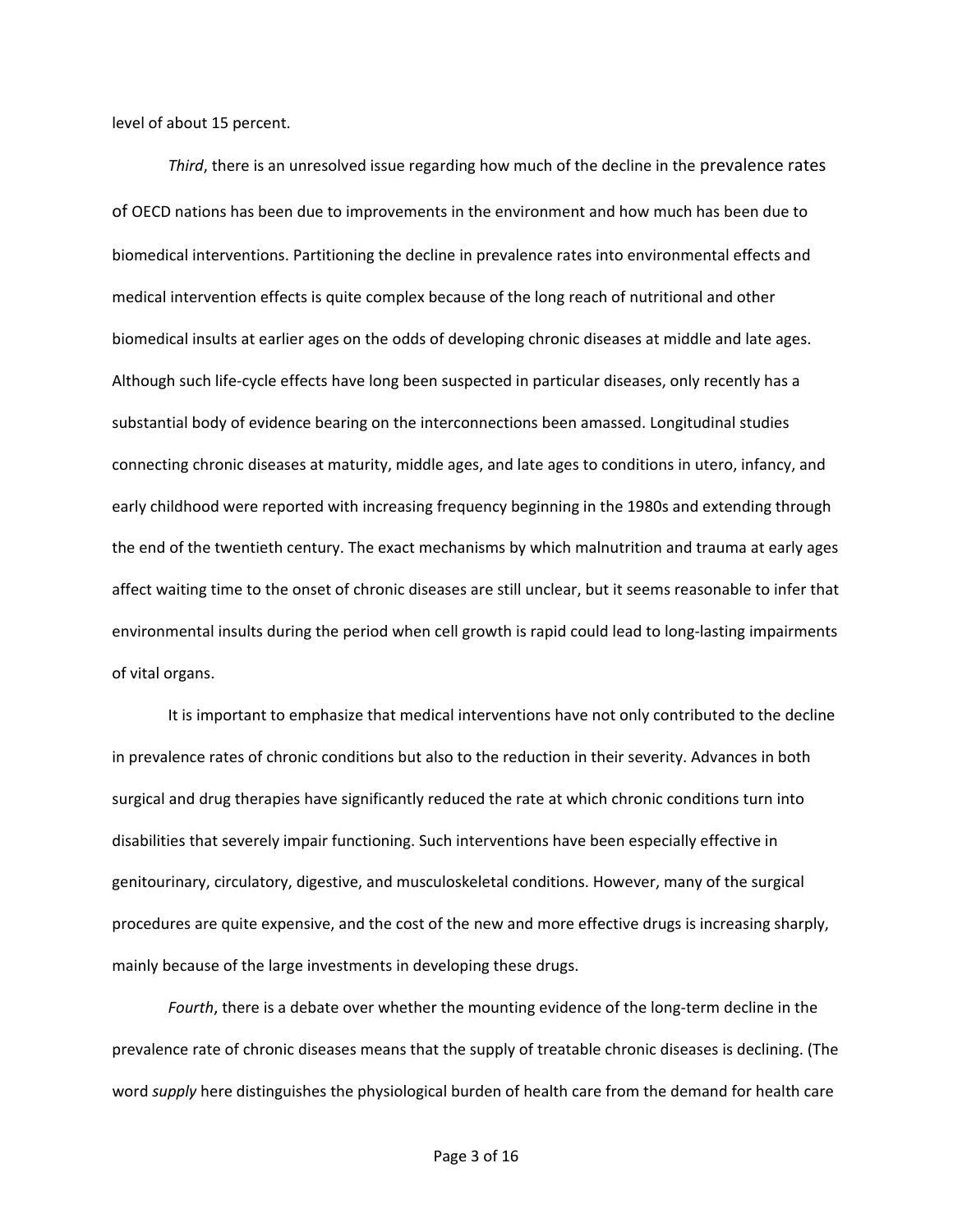services that may rise even if the physiological burden remains constant or declines.) Moreover, to address the question of whether declines in age-specific physiological prevalence rates will relieve current fiscal pressure on the health care systems of OECD nations, it is necessary to weight the existence of a particular chronic disease by the cost of treating that condition, which generally increases with age.

#### Figure 1

# Relative Burden of Health Care by Age, U.S. Data circa 1996



Source: Fogel 2004.

Such an index is shown in Figure 1. In this figure, the burden of per capita health care costs, which is based on U.S. data, is standardized at 100 for ages 50–54. Figure 1 shows that the financial burden of health care per capita rises slowly in the 50s, accelerates in the 60s, accelerates again in the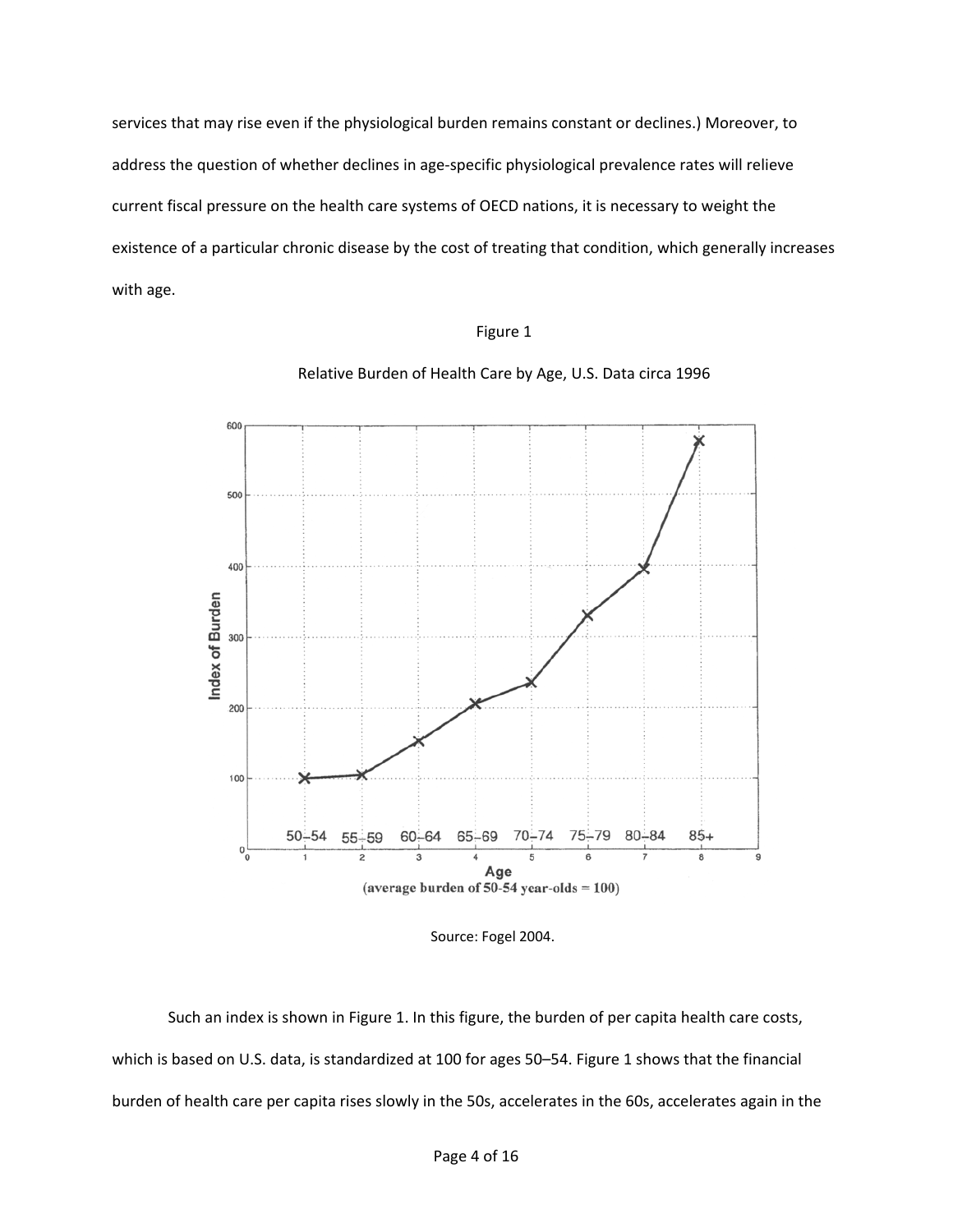70s, and accelerates even more rapidly after the mid‐80s. The financial per capita burden at age 85 and older is nearly six times as high as the burden at ages 50–54. Notice that the financial burden of health care for ages 85 and older is over 75 percent higher per capita than at ages 75–79. However, the physiological prevalence rates (number of conditions per person) is roughly constant at ages 80 and over.

### Figure 2



### How Will the Curve of Relative Disease Burden Shift?

Source: Fogel 2004.

Costs rise, even though the number of conditions (comorbidities) per person remains constant, because the severity of the conditions increases or because the cost of preventing further deterioration (or even partially reversing deterioration) increases with age. It should be kept in mind that standard prevalence rates merely count the number of conditions, neglecting both the increasing physiological deterioration with age and the rising cost of treatment per condition. Figure 1 indicates that to forecast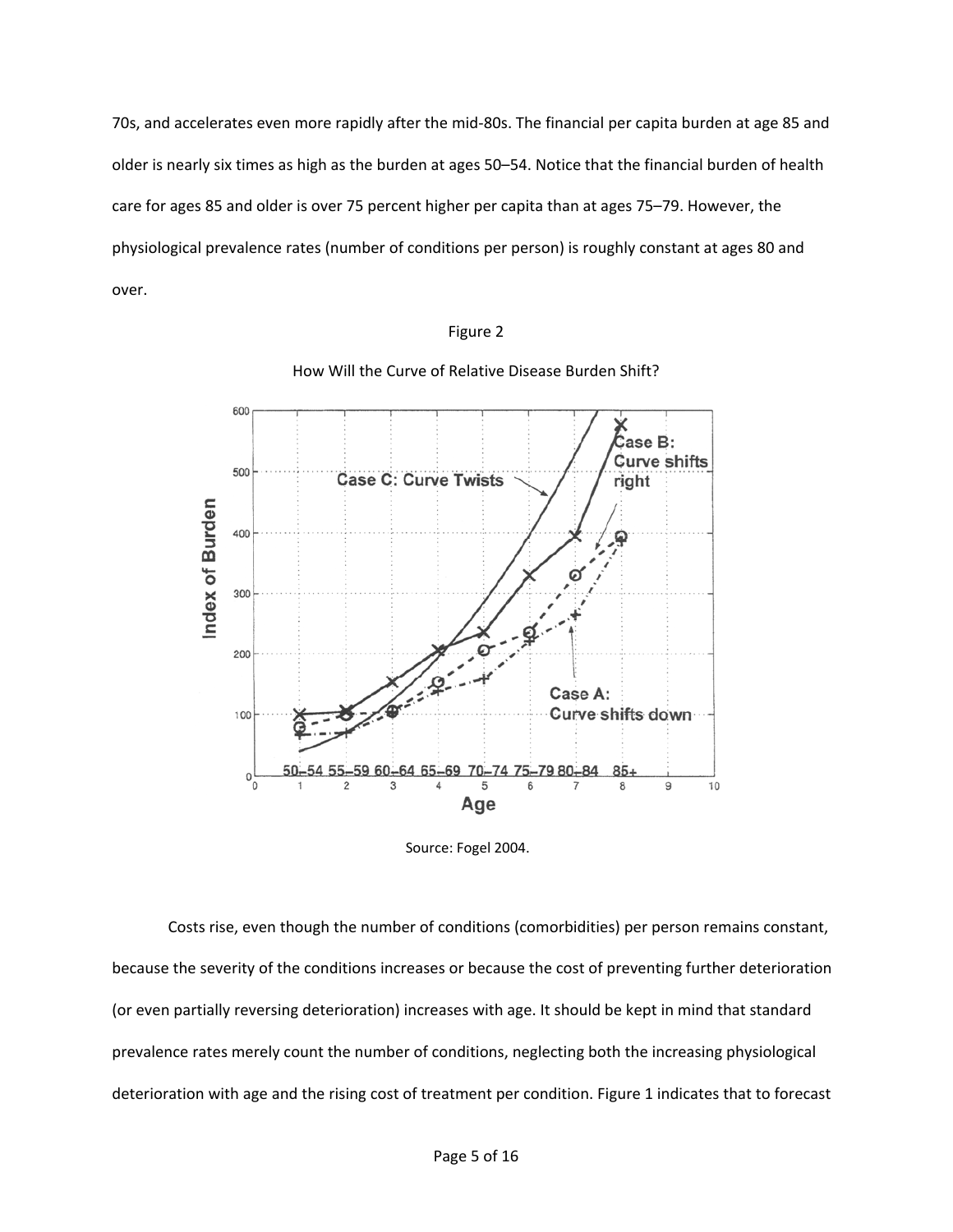the future financial burden of health care, it is necessary to make use of a function of the age‐specific cost of health care, such as that shown in Figure 1.

What, then, can be said about the likely movements in the curve of the relative burden of health care costs over the next generation? Figure 2 lays out three possibilities. The first possibility is that there will be a proportional downward shift in the curve (case A). This is the curve obtained by using the change in the average prevalence rates, which implies a shift downward at a constant average rate at all ages. The example shown in Figure 2 implies a decline in average prevalence rates of 1.2 percent per annum, which locates all of the points in case A at about two-thirds of the previous level. If 1.5 percent had been used, which is the high end of current forecasts of the decline in prevalence rates, the points on the case A curve would all be located at about 60 percent of the original level.

A second alternative, shown as case B in Figure 2, is that the curve of disease burden by age will shift to the right. The case B curve was constructed on the assumption that over the course of a generation, the average age of onset of chronic conditions is delayed by about five years. This assumption is supported by a number of epidemiological studies in the Netherlands, Britain, the United States, and elsewhere. This forecast is based partly on the evidence that the average age of the onset of chronic disabilities has been declining since the start of the twentieth century. It is also based on studies of the relative cost of health care by years before death. These studies have produced the curve shown in Figure 3, which is standardized on the average costs of health care for all persons age 65 and over in the U.S. Medicare program. Figure 3 shows that, five years before the year of death, annual health cost is virtually the same as all annual Medicare costs per capita. By the second year before death the cost has risen by about 60 percent, and in the year of death the annual cost exceeds the average by over four times. Indeed, expenditure on persons during their last two years of life account for 40 percent of all Medicare expenditures.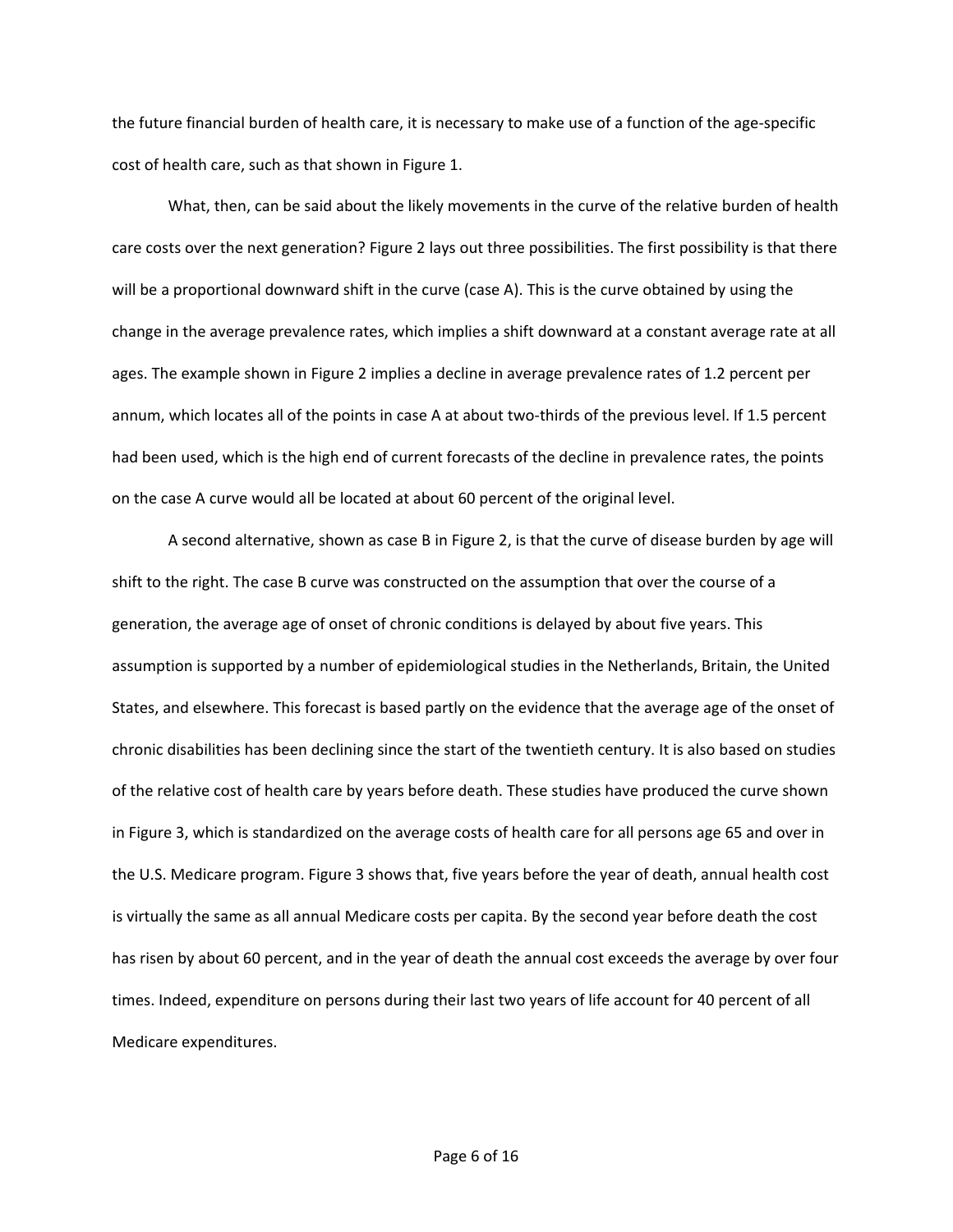### Figure 3



#### Index of Average Annual Health Care by Year before Death



The pattern portrayed in Figure 3 has not changed significantly over the past two decades. The relative constancy in health care costs by years before death supports Case B in Figure 2 because it implies that no matter how far to the right the health care curve shifts, age-specific costs will eventually rise sharply as the proportion of persons who die in any given age category increases. This line of reasoning implies that health care costs may continue to increase even if the age of onset of chronic diseases is delayed, because the proportion of a cohort living to late ages will increase. Moreover, the cost of keeping disabilities under control may rise because more effective drugs and procedures may be more expensive than the current set.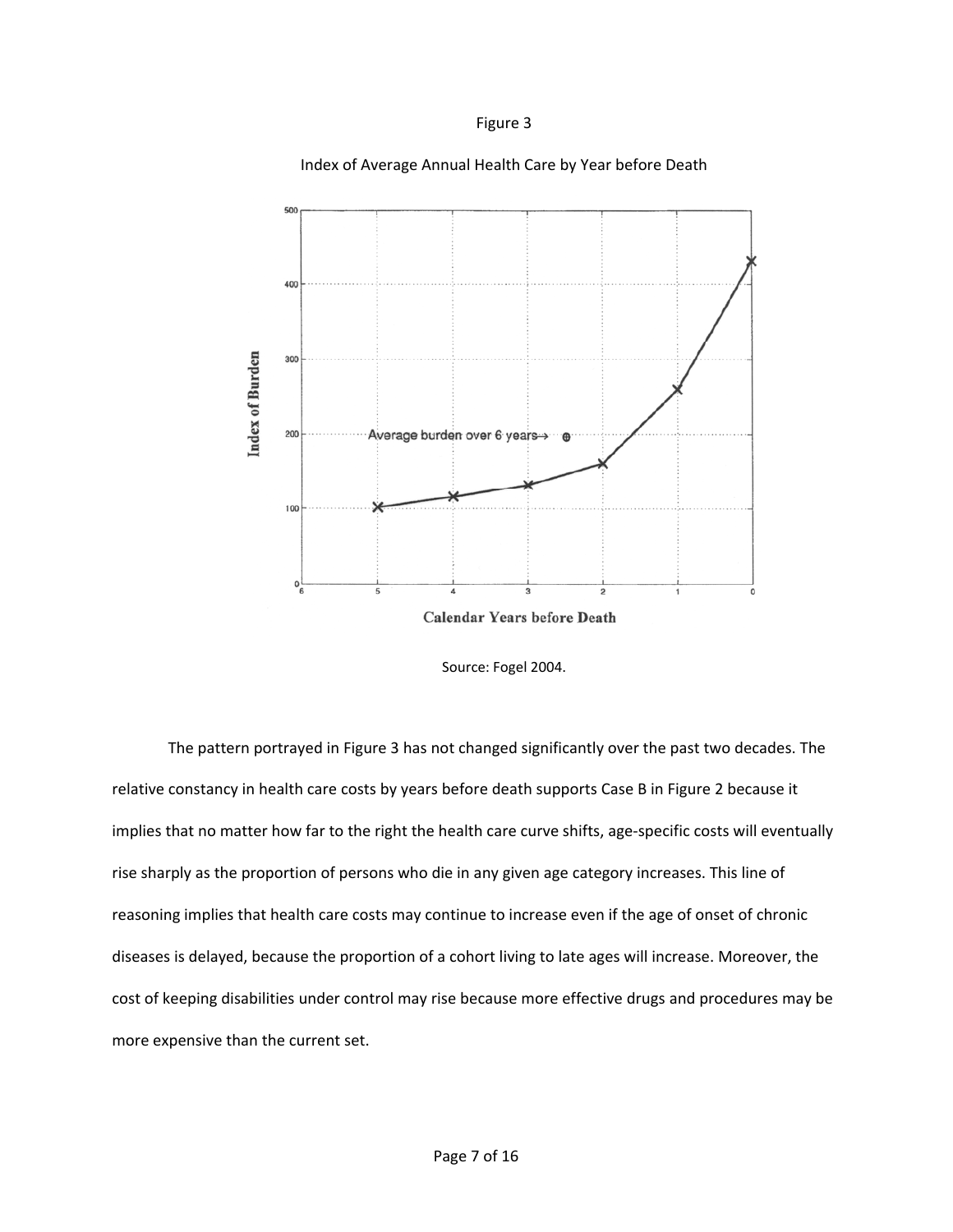#### *Trends in Life Expectancy*

Will the twenty‐first century witness as large an increase in the average life expectancy of the rich countries—thirty to forty years —as occurred during the twentieth century? Most experts believe it will not. The middle estimate of the U.S. Census Bureau, for example, is that the increase in life expectancy between 2000 and 2050 will be only about 7 years, and the estimated increase for the entire twenty‐first century is just 13 years. This is less than half the increase that occurred during the twentieth century. The same conservatism is evident in the projections of the UN, OECD, and other national and international agencies (US Census Bureau 2000).

These pessimistic projections rest on several propositions. Perhaps the most widely accepted is the proposition that opportunities for large reductions in mortality rates are possible only when death rates under age 5 are very high. Proponents of this view argue, for example, that the sharp decline in U.S. mortality rates during the twentieth century was the result of a unique opportunity that cannot be replicated by those nations that have already experienced it: the opportunity to wipe out the majority of deaths due to acute infectious diseases, which were concentrated in infancy and early childhood. Whereas more than a third of all deaths at the turn of the twentieth century were of children under 5, today infant and childhood deaths are less than 2 percent of the annual total. By contrast, deaths among persons age 65 and over, which accounted for just 18 percent of the total in 1900, have grown to three‐quarters of all deaths today (US National Center for Health Statistics 1997; Preston, Keyfitz, and Schoen 1972; Preston 1985; Linder and Grove 1947). Thus, at the start of the twenty‐first century, the argument goes, the more than 90 percent of birth cohorts who live to age 50 begin to suffer from an increasing number of chronic diseases because their vital organ systems naturally lose their effectiveness with aging, and this deterioration eventually increases to a point where life can no longer be sustained.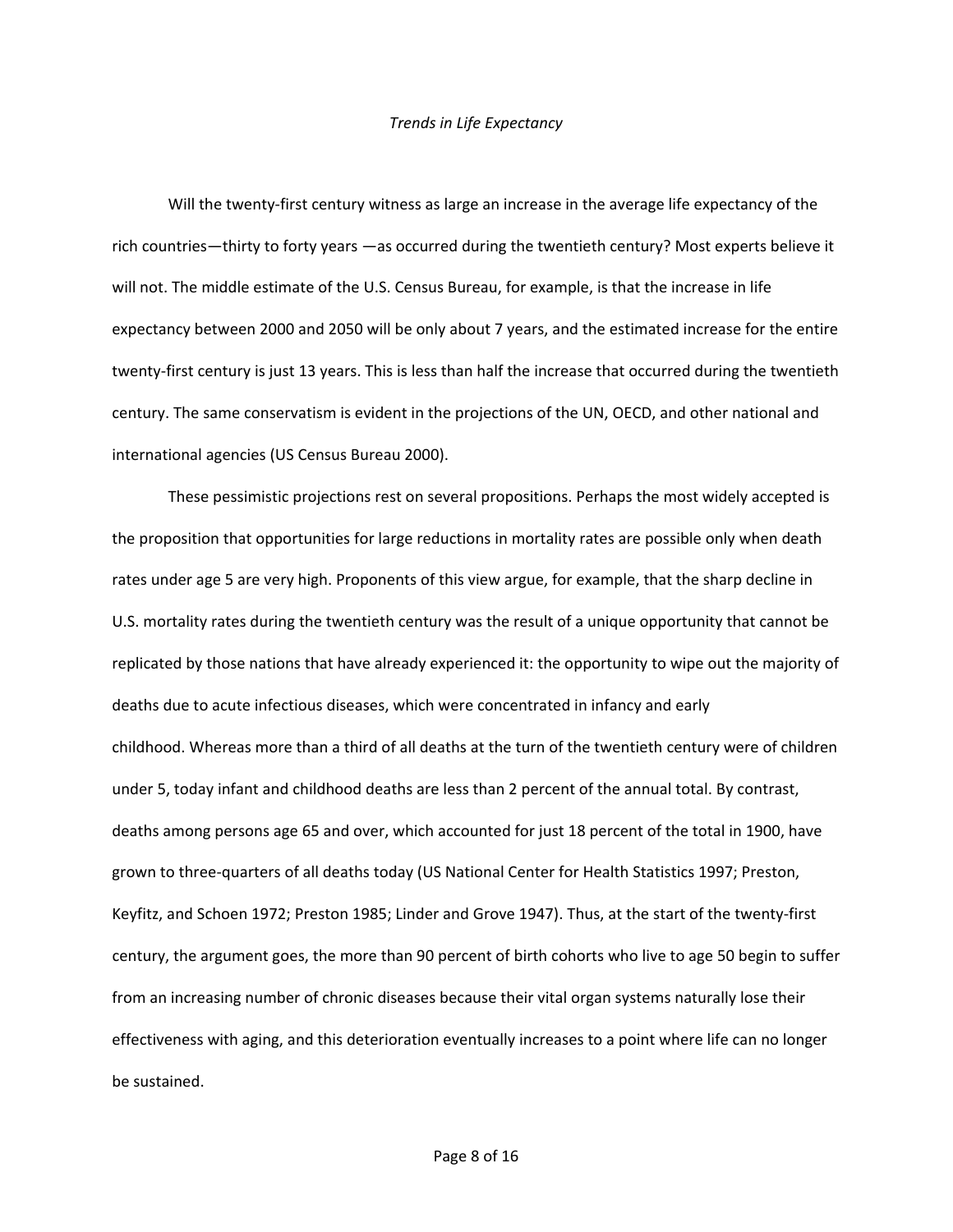Empirical observations are buttressed by a variety of theories, some of them drawn from evolutionary biology, as to why the cells of vital organ systems decay. One prominent theory holds that because reproduction ceases at age 50, there is a sharp rise in deaths at post reproductive ages because the forces of natural selection have not eliminated the genes that hasten rapid physiological decline past age 50. There are, however, persuasive arguments that spell out a more optimistic view of the course of changes in health and longevity during the twenty‐first century. One of these arguments is based on the projection not of past changes in *average* life expectancy but of *record* life expectancy since 1840. Record life expectancy is defined as the highest life expectancy experienced by any country at each point in time. For example, the record life expectancy at birth in 1840 was found among Swedish women, who lived on average a bit over 45 years. In the year 2000, Japanese women achieved a record life expectancy of nearly 85 years. Fitting a curve to such best practice observations over a period of 160 years yields a linear curve, which suggests that for the foreseeable future, female life expectancy will increase at 2.4 years per decade and male life expectancy will increase at 2.2 years per decade. These equations lead to the prediction that by 2070 female life expectancy in the United States will be between 92.5 and 101.5 years, which substantially exceeds the forecast of 83.9 years made by the Social Security Administration in 1999 (Oeppen and Vaupel 2002).

The fact is that demographers' past predictions of maximum life expectancy have been notoriously conservative when these forecasts were based on average experience. In the late 1920s, L. I. Dublin, the chief actuary of the Metropolitan Life Insurance Company, put a cap of 64.75 years on life expectancy for both men and women. In 1936, he collaborated with the leading mathematical demographer of the first half of the twentieth century to publish a revised upper limit of 69.93 years (Dublin 1928; Dublin and Lotka 1936). More recently, a leading gerontologist set an upper limit on life (excluding some major breakthrough in molecular biology) of 85 plus or minus 7 years (Fries 1980,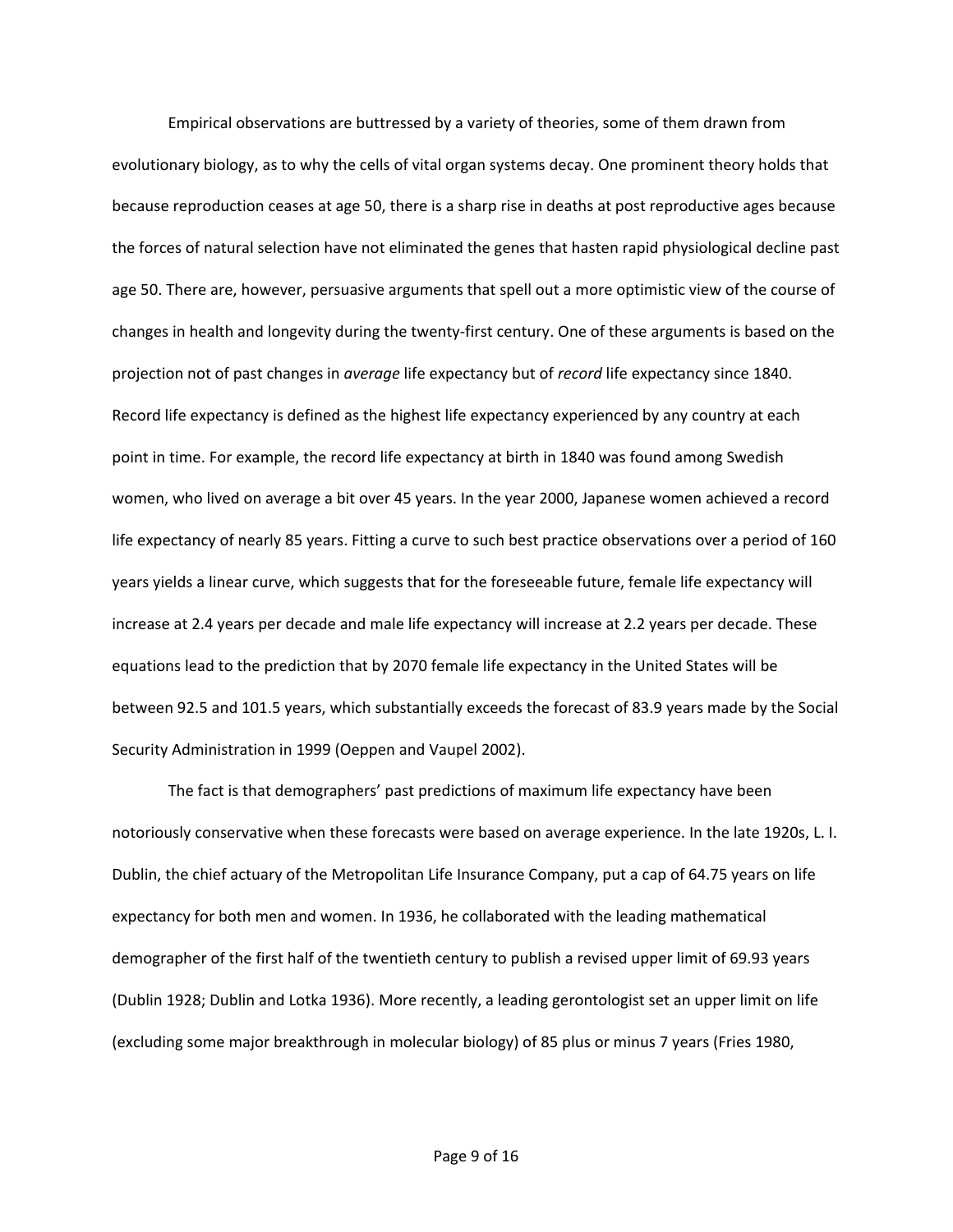1990). Generally speaking, these caps tend to be in the range of 5 to 10 years beyond the observed life expectancy at the time the forecasts were published (Oeppen and Vaupel 2002 suppl).

The accelerating decline in the prevalence of chronic diseases during the course of the twentieth century supports the proposition that increases in life expectancy during the twenty-first century will be fairly large. At the beginning of the twentieth century, the burden of chronic diseases among elderly Americans was not only more severe but began more than 10 years earlier in the life cycle than it does today. Moreover, the number of comorbidities at each age between 50 and 70 is well below levels that prevailed a century ago. This is, according to one study, equivalent to pushing back old age, since an increase of one unit in a comorbidity index is the equivalent of being a decade older. Studies of changes in functional limitations among persons who have reached age 65 since the early 1980s indicate that such limitations declined at an accelerating rate during the balance of the 1980s and the 1990s (Helmchen 2003; Charlson et al. 1994; Stuck et al. 1999; Manton and Gu 2001).

Dora Costa has found that favorable changes in body size, particularly the decline in the waist‐ to-hip ratio (a measure of abdominal fat), explained close to half of the decline in mortality rates above age 65 during the course of the twentieth century (Costa 2004). Taking account of the characteristics of men of military age in 1988, she predicts that the annual decline in male mortality rates after age 65 will be nearly twice as high between 1988 and 2022 as it was between 1914 and 1988. Overall, the work on trends in chronic diseases and on frame sizes tends to support forecasts of continued linear trends in the extension of longevity during the twenty‐first century.

### *Changes in the Age Structure of the U.S. Population*

The increase in life expectancy coupled with stability in the fertility rate will lead to an increase in the share of the population over age 65. Since the per capita consumption of health care services rises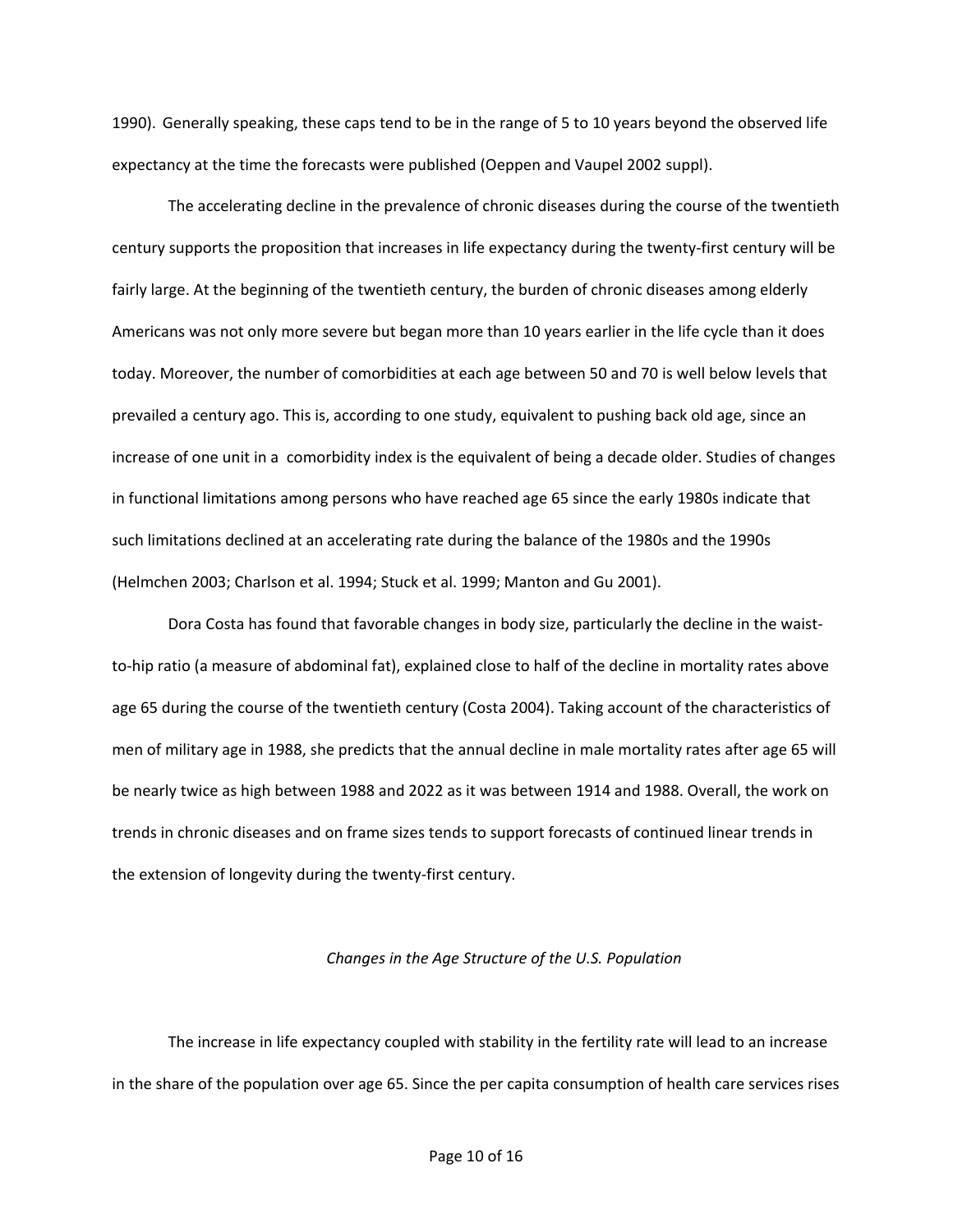with age, the aging of the U.S. population would by itself lead to an increase in the burden of health care. However, as Table 1 shows, the effect will be modest. The change in the age structure of the population will raise annual per capita consumption from \$3,819 in 1999 to \$4,443 in 2040, is a rise of just 16 percent in 41 years, or an annual rate of growth of 0.4 percent.

### Table 1

# The Effect of Changes in the Age Structure of the Population on the Per Capita Cost of Health Services, 1999–2040

|               | Per capita<br>consumption of<br>health services | Age<br>distribution<br>in 1999 | Col 1<br>x Col 2 | Age<br>distribution<br>in 2040 | Col 1<br>x Col 4 |
|---------------|-------------------------------------------------|--------------------------------|------------------|--------------------------------|------------------|
|               | (1)                                             | (2)                            | (3)              | (4)                            | (5)              |
| $0 - 18$      | 1,872                                           | .2865                          | 536              | .2408                          | 451              |
| 19-64         | 3,230                                           | .5878                          | 1,899            | .5615                          | 1,814            |
| $65+$         | 11,018                                          | .1256                          | 1,374            | .1977                          | 2,178            |
| Per capita    |                                                 |                                |                  |                                |                  |
| over all ages |                                                 |                                | 3,819            |                                | 4,443            |

Sources: Col 1, Hartman et al. 2007; Cols 2and 4, Population Projection Program, Population Division, U.S. Census Bureau (http://www.census.gov/population/www/projections/index.html).

However, the demand for health care will grow much more rapidly than indicated by Table 1.

Hence, changes in the age structure are a minor factor in the expected rise in the burden of health

services over the next several decades. The main factor is the increase in the demand for health care.

*Explaining the Growth in the Demand for Health Care*

The principal factor driving the growth in expenditures on health care is demand. As people get

richer, they want to spend a larger share of their income on improving their health. The fact is that the

structure of consumption has changed drastically in the U.S. since the late nineteenth century and the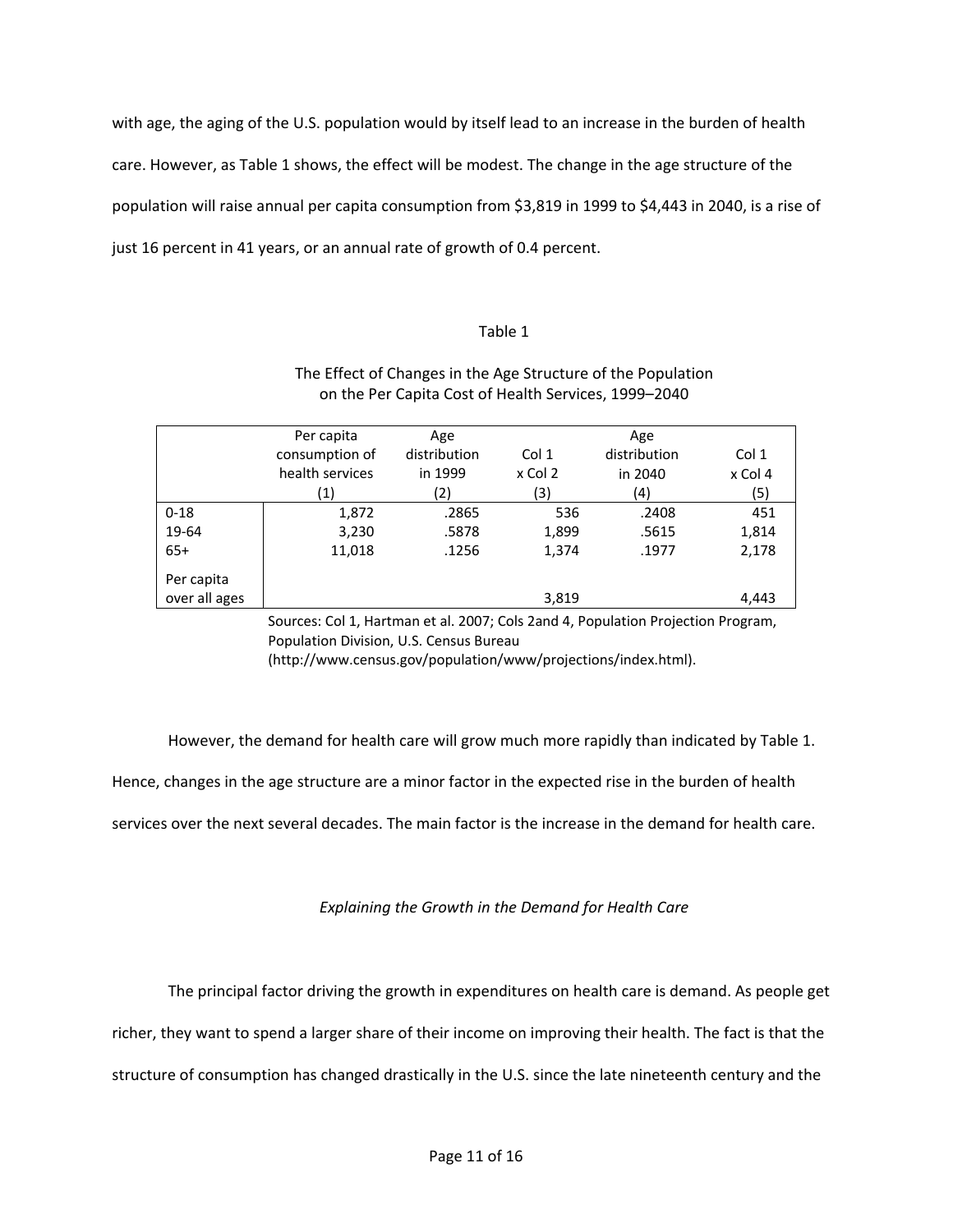growth in demand for health care has to be evaluated in that context.

Table 2 presents the change in the structure of consumption in the United States between 1875 and 1995. The trend in the structure of consumption in other OECD nations has been quite similar. The term "expanded consumption" takes account of the fact that as income has increased, consumers have preferred to take an increasing share of their real income in the form of leisure rather than in purchasing more commodities, as would be possible if they did not reduce their hours of work.

One notable feature of Table 2 is the change in the share of income spent on food, clothing, and shelter, which has declined from 74 percent of expanded consumption to just 13 percent over the 120‐ year period. Another striking change is the share of income spent on health care, which has increased nine‐fold, from 1 percent of expenditures to 9 percent.

### Table 2

|                      | Distribution of<br>Consumption (%) |                |                                                   |
|----------------------|------------------------------------|----------------|---------------------------------------------------|
| Consumption<br>Class | 1875                               | 1995           | Long-Term<br><i>Income</i><br><b>Elasticities</b> |
| Food                 | 49                                 | 5              | 0.2                                               |
| Clothing             | 12                                 | $\overline{2}$ | 0.3                                               |
| Shelter              | 13                                 | 6              | 0.7                                               |
| Health care          | $\mathbf{1}$                       | 9              | 1.6                                               |
| Education            | 1                                  | 5              | 1.5                                               |
| Other                | 6                                  | 7              | 1.1                                               |
| Leisure              | 18                                 | 68             | 1.5                                               |

### The Long‐Term Trend in the Structure of Consumption and the Implied Income Elasticities of Several Consumption Categories

Source*:* Fogel 2000.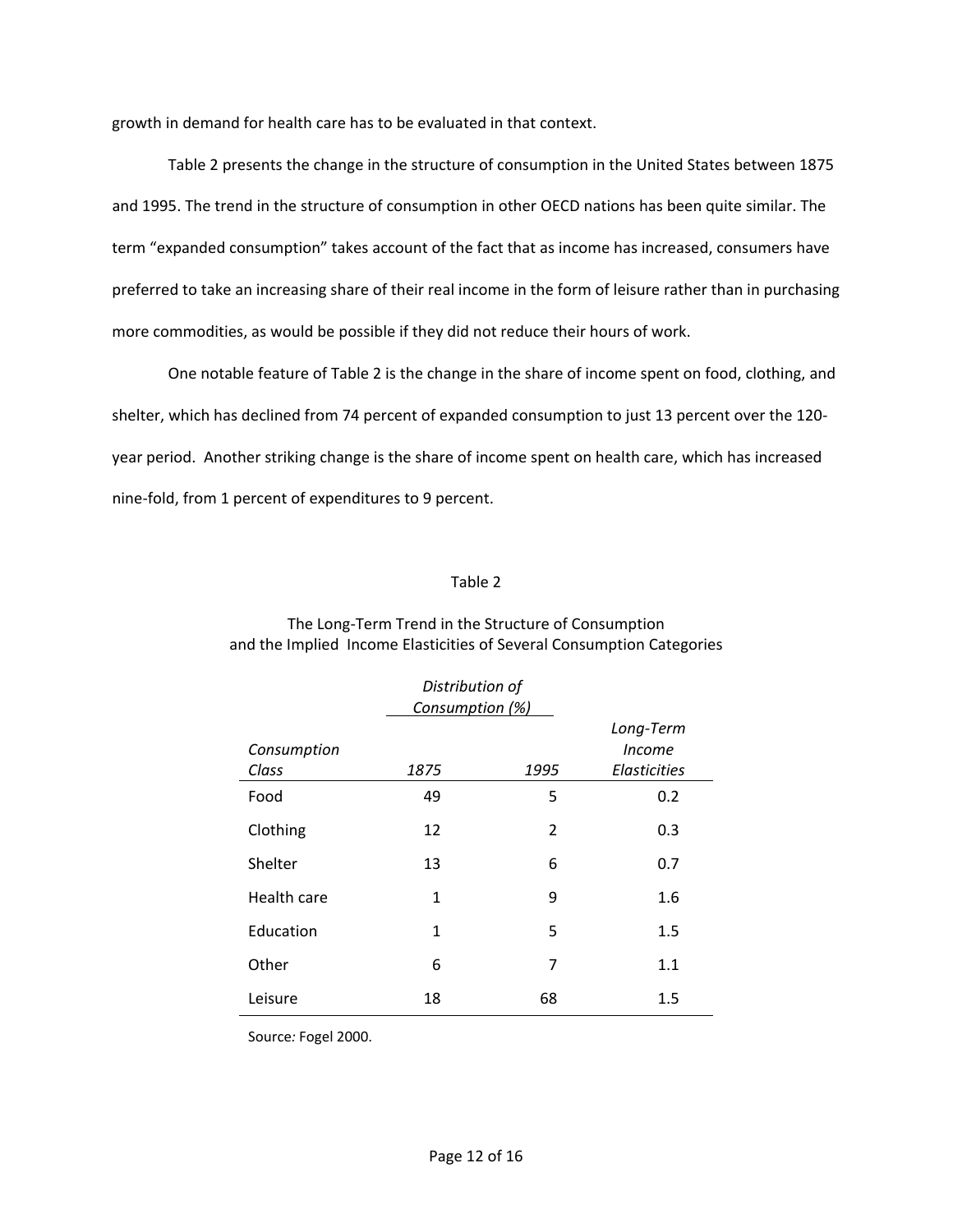For purposes of forecasting, the most important feature of Table 2 is the last column, which presents the long-term income elasticities for each category of expenditures. The "income elasticity" is defined as the percentage increase in expenditures on a given commodity that will occur with a 1 percent increase in income. Notice that the income elasticities for food and clothing are quite low, which means that the share of these items in total consumption will continue to decline. An income elasticity of 1 means that the share of a given item in total consumption will remain constant. Notice that shelter, which includes most consumer durables, is closer to but still below 1. On the other hand, the income elasticities for health care, education, and leisure are all well above 1. The income elasticity of 1.6 means that income expenditures on health care in the United States are likely to rise from a current level of about 15 percent of GDP to about 29 percent of GDP in 2040 (Fogel 2007).

Is that bad? Should such a development be avoided? Should governments seek to thwart consumer demand for health care services? Such a policy would be necessary only if OECD nations lacked the resources to provide that much health care. However, the growth in productivity of traditional commodities, including food, clothing, shelter, and consumer durables will release the resources required to provide expanded health care. In the United States a century ago, it took about 1,700 hours of work to purchase the annual food supply for a family. Today it requires just 260 hours. If agricultural productivity grows at just two-thirds of its recent rates, then by 2040 a family's annual food supply may be purchased with about 160 hours of labor.

A recent study of the role of the change in the benefits and costs of health care conducted by investigators at the National Bureau of Economic Research (NBER) concluded that the benefits of health care services over the past 40 years have more than justified their costs. This analysis suggests a fundamental repositioning of the public debate about medical care from how governments can limit spending to how to get the most out of the spending that is undertaken. Other NBER investigators have also suggested changing the methods of health care financing so that the consumer demand for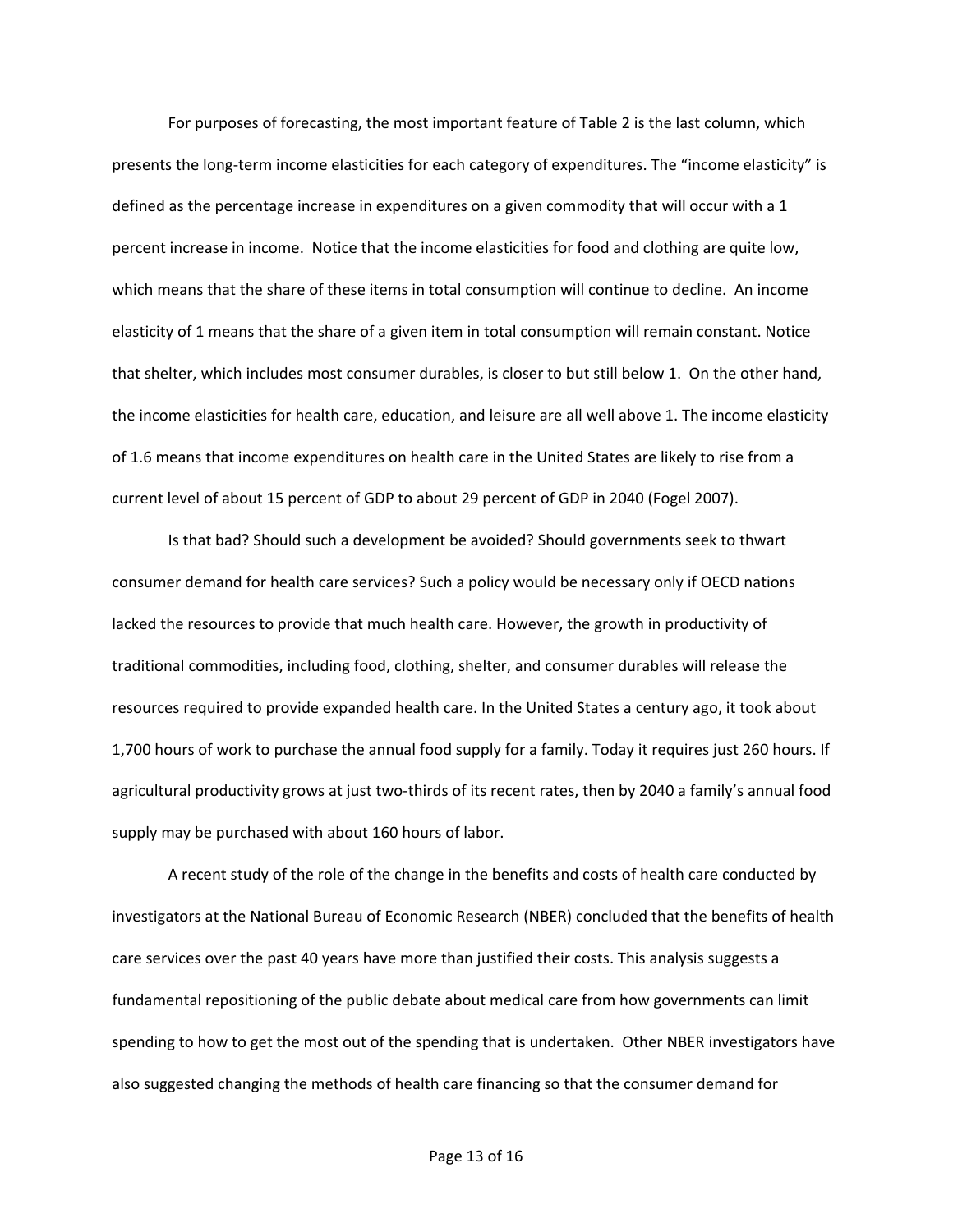increasingly effective services is not unnecessarily thwarted.

Public policy should not be aimed at suppressing the demand for health care. Expenditures on health care are driven by demand, which is spurred by income and by advances in biotechnology that make health interventions increasingly effective. Just as electricity and manufacturing were the industries that stimulated the growth of the rest of the economy at the beginning of the twentieth century, health care is the growth industry of the twenty‐first century. It is a leading sector, which means that expenditures on health care will pull forward a wide array of other industries including manufacturing, education, financial services, communications, and construction.

The pressure to suppress health care expenditures arises from the way that governments and businesses currently provide insurance in OECD countries. These institutions need to provide a basic and affordable package of health services. Beyond that, they should offer additional policies at higher costs that provide upscale services (such as private rooms, the most expensive alternative procedures and medicines, the shortest waiting time, the fullest coverage of optional services, and access to physicians anywhere in the country, not just in local clinics). Health care is not a homogeneous good, all of which is essential. There are large luxury components in health services that may appeal to some tastes but that are not necessary for sound basic health care. It is, of course, necessary to provide medical care for those who are too poor to purchase it from their own resources, but for those with more resources, shifting to private savings accounts for health services is an effective way to relieve pressure on the finances of both businesses and government.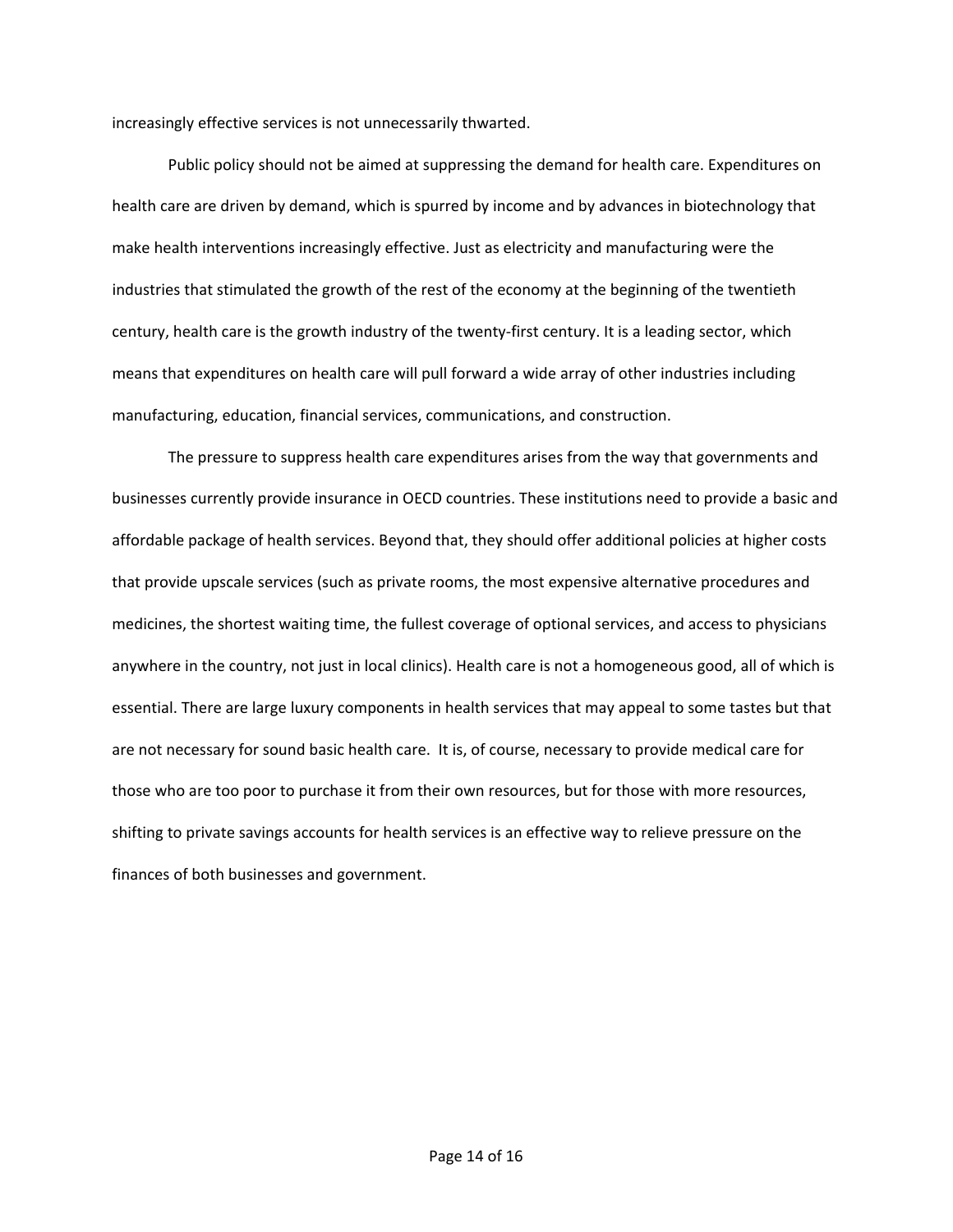### **References**

Charlson M, Szatrowski TP, Peterson J, Gold J. 1994. Validation of a combined comorbidity index. *Journal of Clinical Epidemiology* 47: 1245–1251.

Costa D. 2004. The measure of man and older age mortality: Evidence from the Gould Sample. *Journal of Economic History* 64: 1–23.

Dublin LI. 1928. *Health and Wealth: A Survey of the Economics of World Health*. New York and London: Harper and Brothers.

Dublin LI, Lotka AJ. 1936. *Length of Life: A Study of the Life Table*. New York: Ronald Press.

Fogel RW. 2000. *The Fourth Great Awakening and the Future of Egalitarianism.* Chicago: University of Chicago Press.

Fogel RW. 2003. Forecasting the demand for health care in OECD nations and China. Contemporary Economic Policy 21 ( 1): 1–10.

Fogel RW. 2004. *The Escape from Hunger and Premature Death, 1700–2100: Europe, America, and the Third World.* Cambridge: Cambridge University Press.

Fogel RW. 2007. Capitalism and democracy in 2040: Forecasts and speculations. NBER Working Paper 13184.

Fries JF. 1980. Ageing, natural death, and the compression of morbidity. *New England Journal of Medicine* 303: 130–136.

Fries JF. 1990. The sunny side of aging. *Journal of the American Medical Association* 263: 2354–2355.

Hartman M, Catlin A, Lassman D, Cylus J, Heffler S. 2007. U.S. Health Spending By Age, Selected Years through 2004. *Health Affairs*, January/February 2008: 27(1): w1–w12.

Helmchen L. 2003. Changes in the age at onset of chronic disease among elderly Americans, 1870–2000. Typescript: Center for Population Economics, University of Chicago.

Linder FE, Grove RD. 1947. *Vital Statistics Rates in the United States 1900–1940*. U.S. Government Printing Office: Washington, DC.

Manton KG, Gu X. 2001. Changes in the prevalence of chronic disability in the United States black and nonblack population above age 65 from 1982 to 1999. *Proceedings of the National Academy of Sciences, USA* 98: 6354–6359.

Oeppen J, Vaupel J. 2002. Broken limits to life expectancy. *Science* 296: 1029–1031.